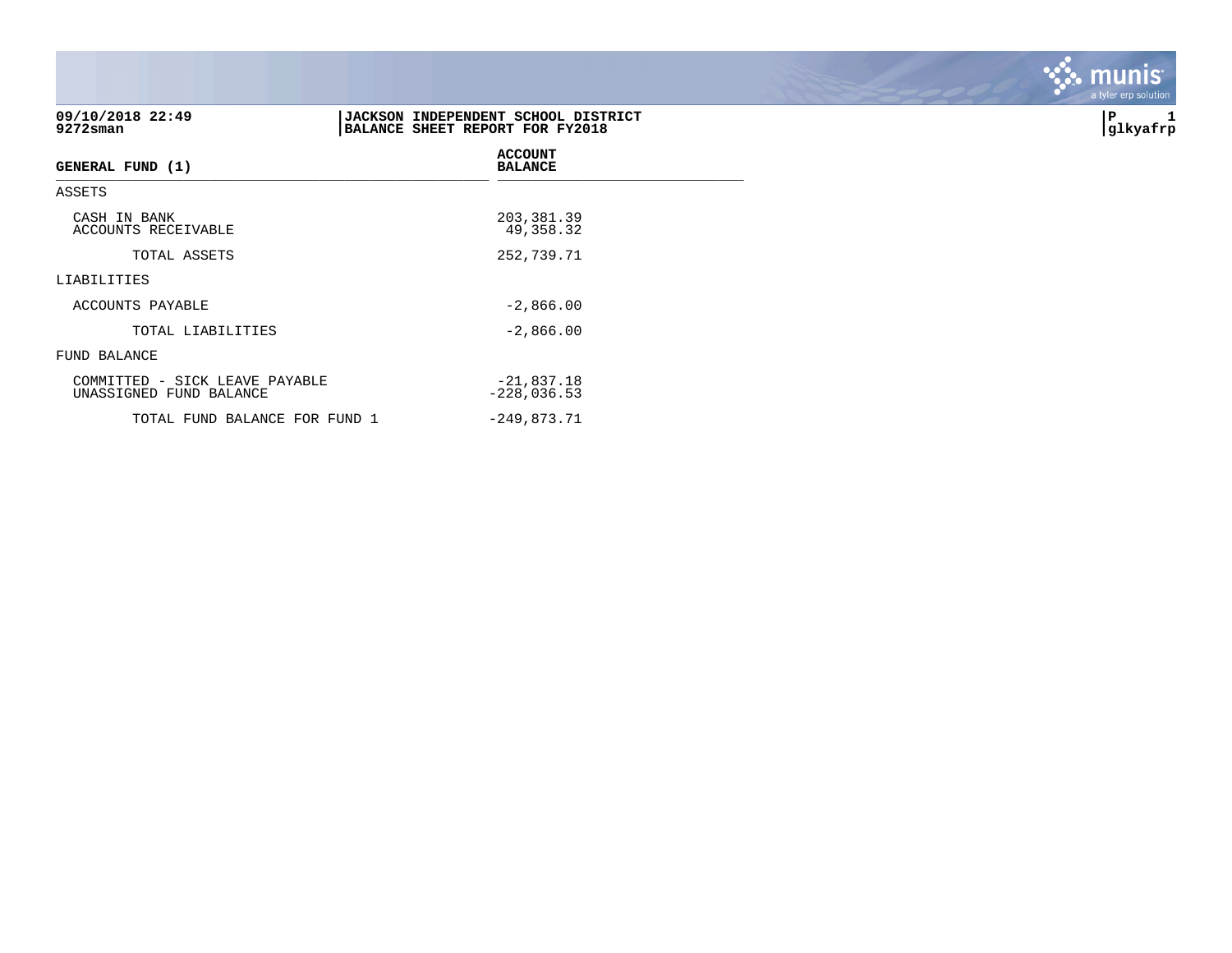|                                     |                                                                               | munis<br>a tyler erp solution |
|-------------------------------------|-------------------------------------------------------------------------------|-------------------------------|
| 09/10/2018 22:49<br>9272sman        | <b>JACKSON INDEPENDENT SCHOOL DISTRICT</b><br>BALANCE SHEET REPORT FOR FY2018 | 2<br>۱P.<br> glkyafrp         |
| SPECIAL REVENUE (2)                 | <b>ACCOUNT</b><br><b>BALANCE</b>                                              |                               |
| ASSETS                              |                                                                               |                               |
| CASH IN BANK<br>ACCOUNTS RECEIVABLE | $-193,815.46$<br>193,815.46                                                   |                               |
| TOTAL ASSETS                        | .00                                                                           |                               |

 $\mathcal{L}^{\text{max}}$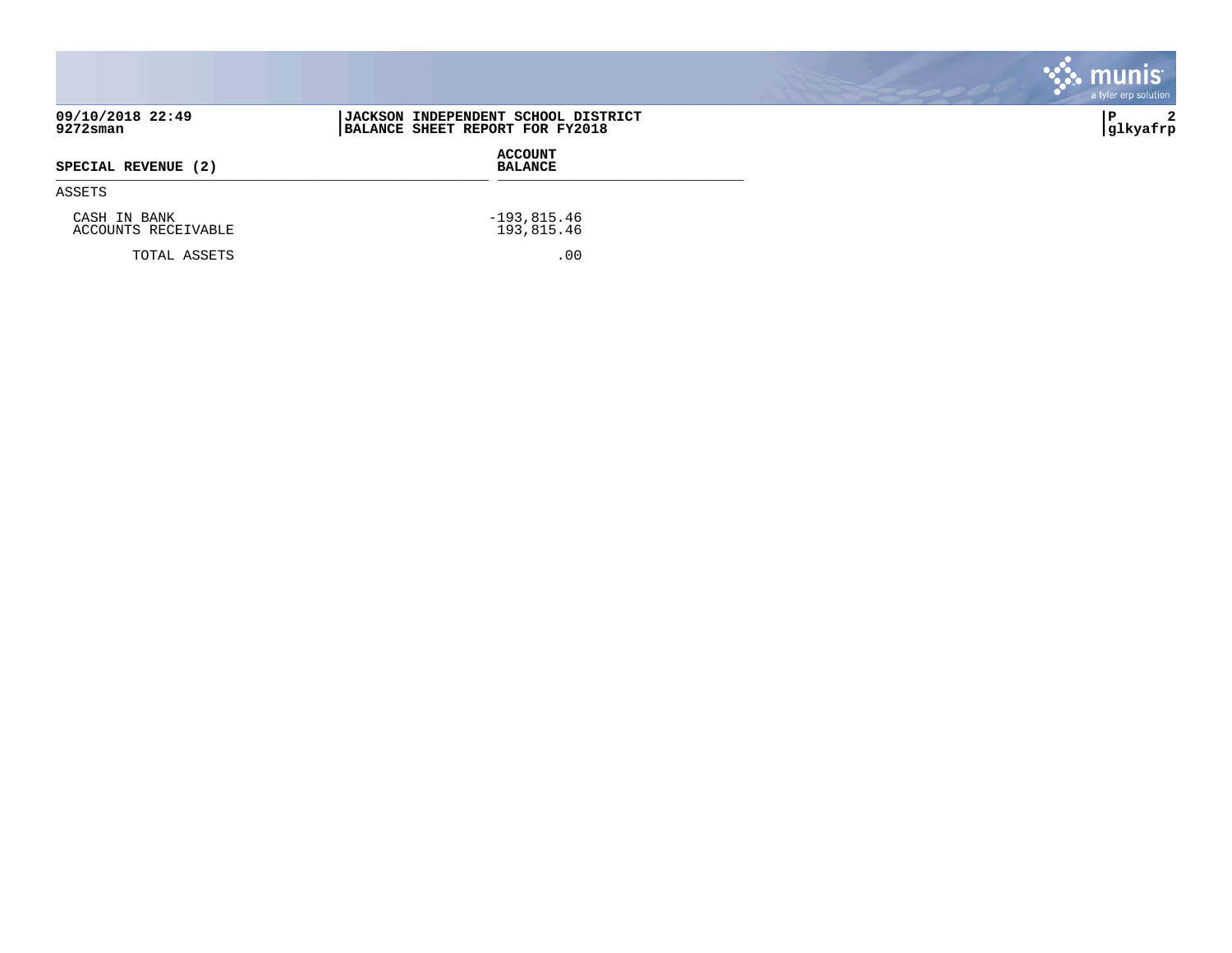| 09/10/2018 22:49<br>9272sman      | JACKSON INDEPENDENT SCHOOL DISTRICT<br>BALANCE SHEET REPORT FOR FY2018 |
|-----------------------------------|------------------------------------------------------------------------|
| BUILDING FUND (5 CENT LEVY) (320) | <b>ACCOUNT</b><br><b>BALANCE</b>                                       |
| ASSETS                            |                                                                        |
| CASH IN BANK                      | 932.00                                                                 |
| TOTAL ASSETS                      | 932.00                                                                 |
| FUND BALANCE                      |                                                                        |
| RESTRICTED-SFCC ESCROW-CURRENT    | $-932.00$                                                              |
| TOTAL FUND BALANCE FOR FUND 320   | $-932.00$                                                              |

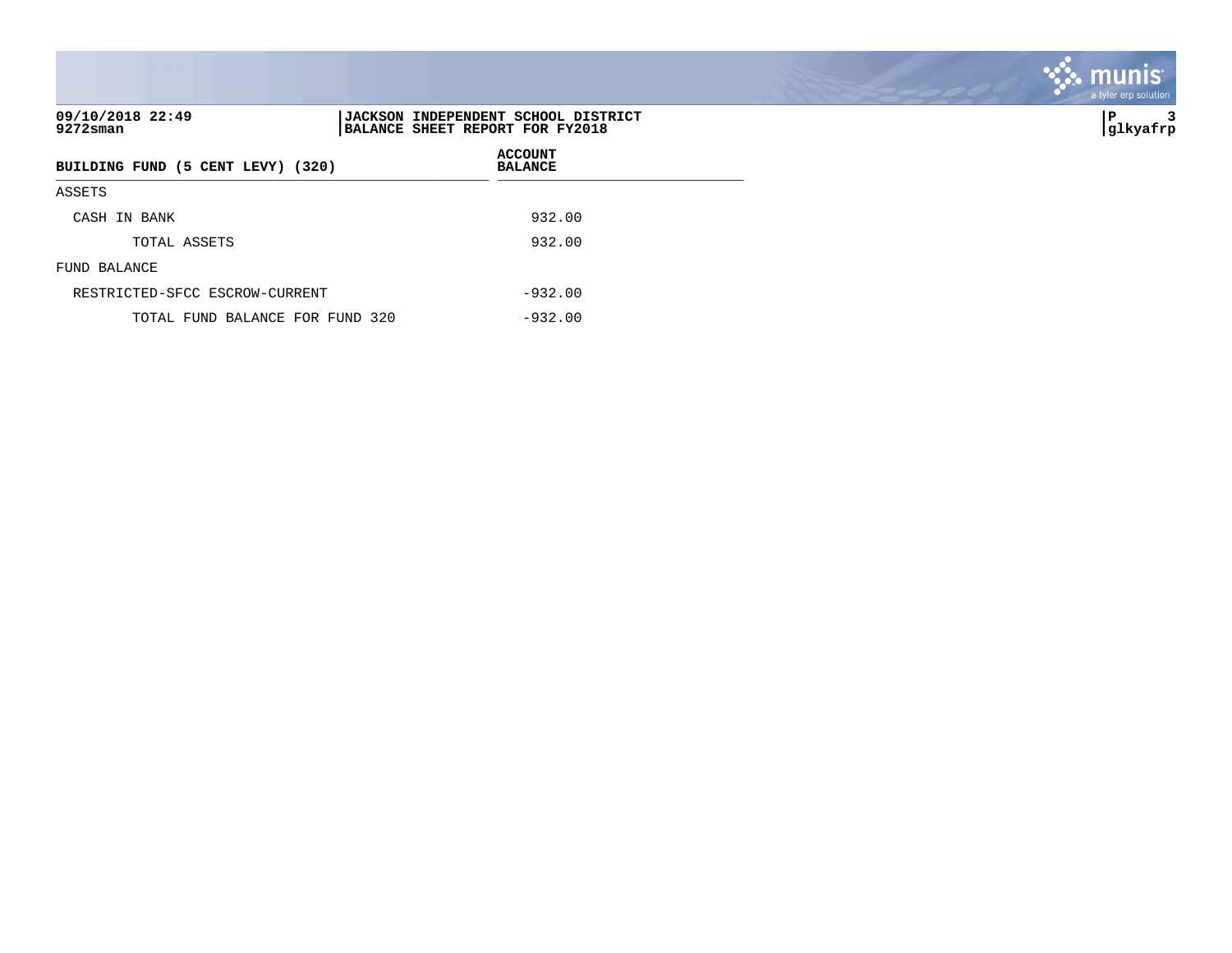|                                                                                                  |                                                                        | a give vip solution |
|--------------------------------------------------------------------------------------------------|------------------------------------------------------------------------|---------------------|
| 09/10/2018 22:49<br>$9272$ sman                                                                  | JACKSON INDEPENDENT SCHOOL DISTRICT<br>BALANCE SHEET REPORT FOR FY2018 | P<br>4<br>glkyafrp  |
| FOOD SERVICE FUND (51)                                                                           | <b>ACCOUNT</b><br><b>BALANCE</b>                                       |                     |
| ASSETS                                                                                           |                                                                        |                     |
| CASH IN BANK<br>ACCOUNTS RECEIVABLE<br>INVENTORIES FOR CONSUMPTION<br>DEFERRED OUTFLOWS (FD SVS) | 55,862.90<br>18,208.93<br>2,283.49<br>24,825.00                        |                     |
| TOTAL ASSETS                                                                                     | 101,180.32                                                             |                     |
| LIABILITIES                                                                                      |                                                                        |                     |
| ACCOUNTS PAYABLE<br>UNFUNDED PENSION (FD SVC)<br>DEFERRED INFLOWS (FD SVC)                       | $-3,822.05$<br>$-152,070.00$<br>$-1,911.00$                            |                     |
| TOTAL LIABILITIES                                                                                | $-157,803.05$                                                          |                     |
| FUND BALANCE                                                                                     |                                                                        |                     |
| Restricted-Other<br>RESTRICTED-NET ASSETS (FD SVC)                                               | 129,156.00<br>$-72,533.27$                                             |                     |

TOTAL FUND BALANCE FOR FUND 51 56,622.73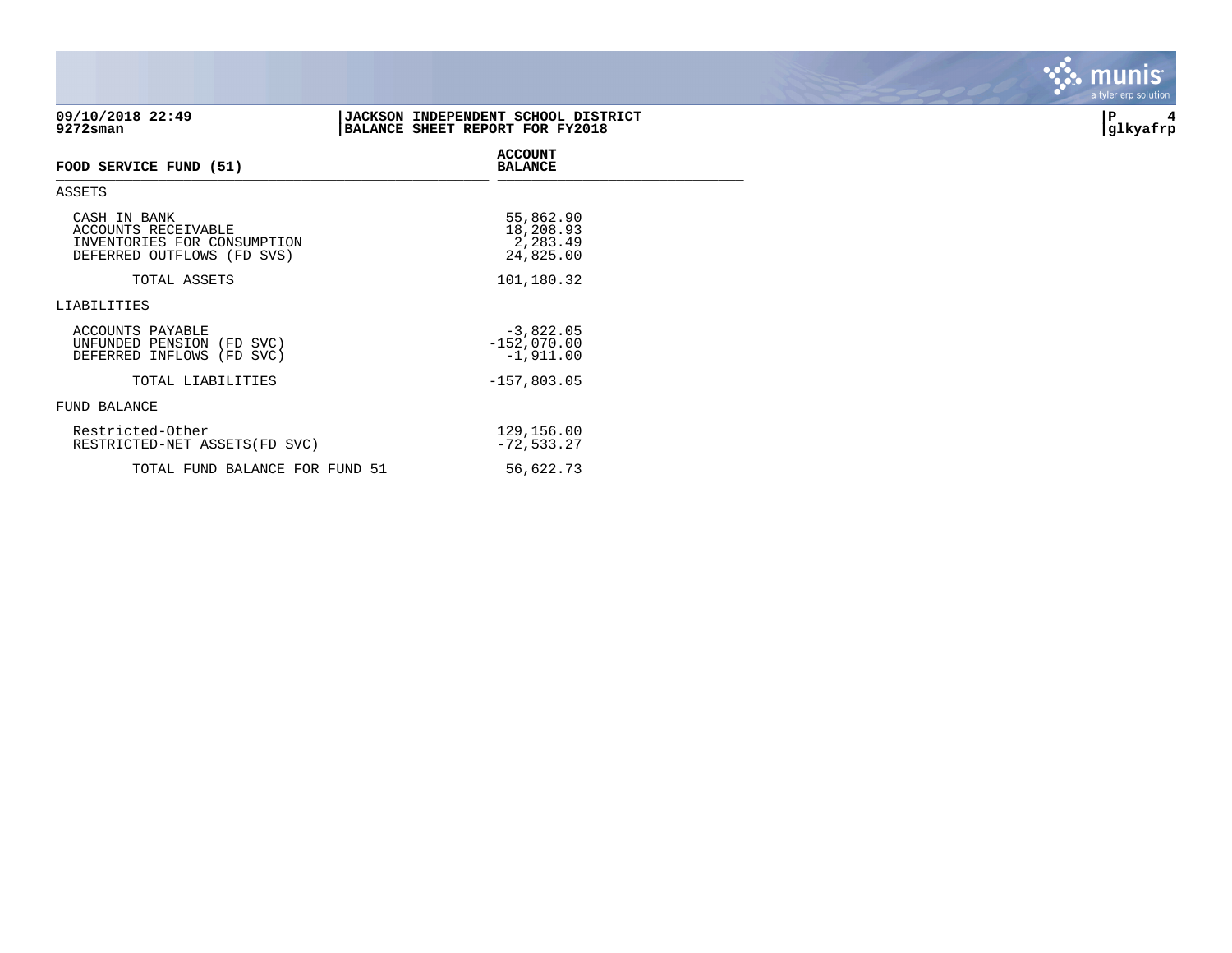## **09/10/2018 22:49 |JACKSON INDEPENDENT SCHOOL DISTRICT |P 5 BALANCE SHEET REPORT FOR FY2018**





munis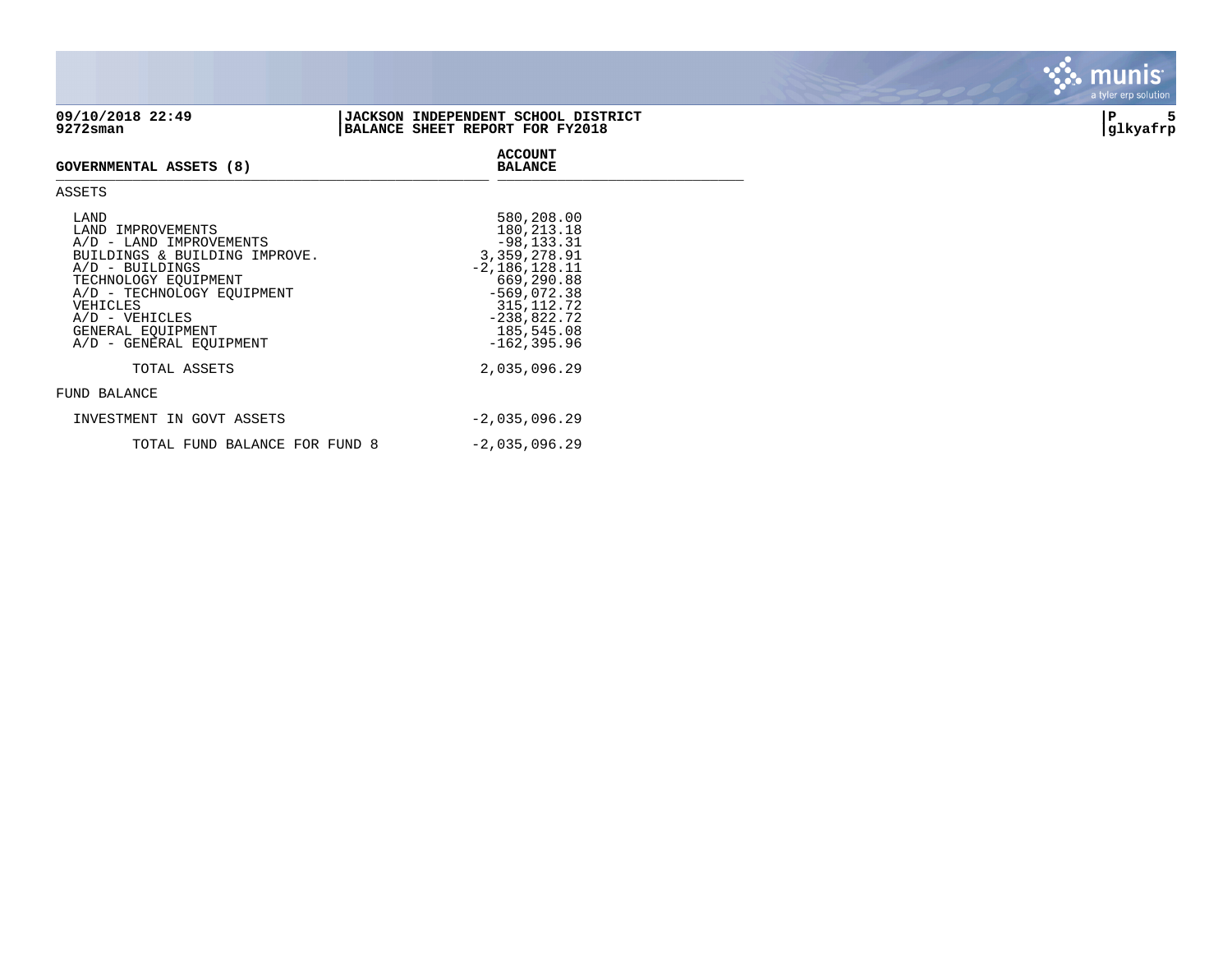| 09/10/2018 22:49<br>$9272$ sman                                                                    | JACKSON INDEPENDENT SCHOOL DISTRICT<br>BALANCE SHEET REPORT FOR FY2018 | P<br>6<br> glkyafrp |
|----------------------------------------------------------------------------------------------------|------------------------------------------------------------------------|---------------------|
| FOOD SERVICE ASSETS (81)                                                                           | <b>ACCOUNT</b><br><b>BALANCE</b>                                       |                     |
| <b>ASSETS</b>                                                                                      |                                                                        |                     |
| TECHNOLOGY EQUIPMENT<br>A/D - TECHNOLOGY EQUIPMENT<br>GENERAL EQUIPMENT<br>A/D - GENERAL EOUIPMENT | 1,371.78<br>$-548.72$<br>87,676.78<br>$-80,812.48$                     |                     |
| TOTAL ASSETS                                                                                       | 7,687.36                                                               |                     |
| FUND BALANCE                                                                                       |                                                                        |                     |
| INVESTMENT IN BUSINESS ASSETS                                                                      | $-7,687.36$                                                            |                     |
| TOTAL FUND BALANCE FOR FUND 81                                                                     | $-7,687.36$                                                            |                     |